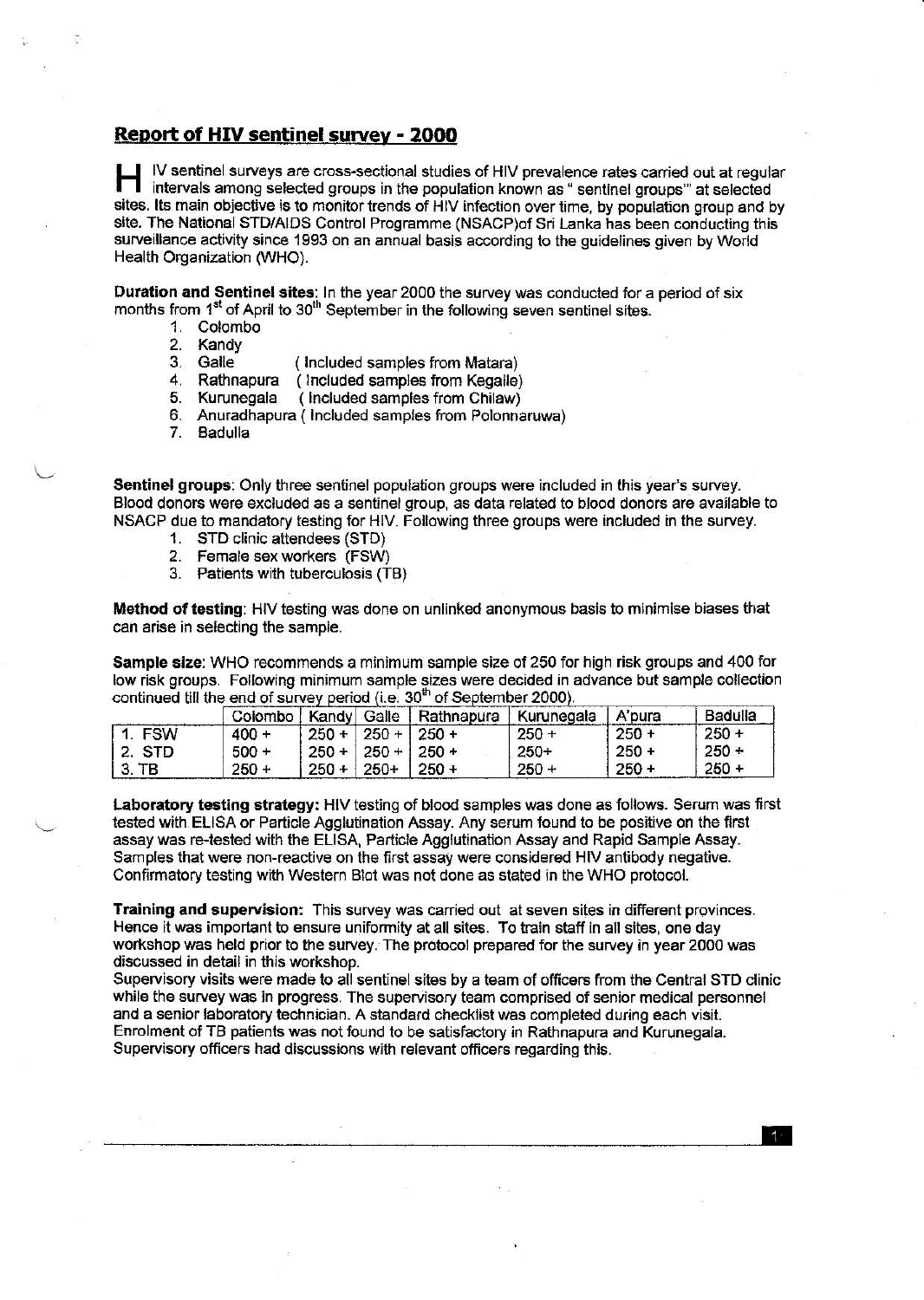# **Results**

A total of 6887 blood samples were tested. Of these six samples were found to be HIV positive. All these samples belonged to male STD clinic attendees in three sites i.e. Colombo, Kandy and Rathnapura.

Table 1 shows the summary of HIV cases detected in the survey.

| Case no. | Sentinel site | Sentinel group | Age (years) | Sex  |
|----------|---------------|----------------|-------------|------|
|          | Colombo       | <b>STD</b>     | 28          | Male |
|          | Colombo       | <b>STD</b>     | 26          | Male |
| з        | Kandy         | <b>STD</b>     | 53          | Male |
| 4        | Kandy         | <b>STD</b>     | 42          | Male |
| 5        | Rathnapura    | <b>STD</b>     | 41          | Male |
|          | Rathnapura    | <b>STD</b>     |             | Male |

| Table 1: Summary of HIV positive cases found in the sentinel survey-2000 |  |  |  |
|--------------------------------------------------------------------------|--|--|--|
|                                                                          |  |  |  |

Except for one case in Kandy all other positive samples were in the 15-49 year age group.

|                       |            |                |            | Sentinel groups |            |              |
|-----------------------|------------|----------------|------------|-----------------|------------|--------------|
| <b>Sentinel sites</b> |            | <b>STD</b>     |            | <b>FSW</b>      |            | TB           |
|                       | No. tested | No. positive   | No. tested | No. positive    | No. tested | No. positive |
| Colombo               | 1448       | (0.1%<br>2     | 286        | 0               | 223        | 0            |
| Kandy                 | 749        | $(0.3\%)$<br>2 | 70         | 0               | 269        | 0            |
| Galle                 | 595        | 0              | 279        | 0               | 174        | 0            |
| Rathnapura            | 375        | 2(0.5%)        | 241        | 0               | 94         | 0            |
| Kurunegala            | 668        | 0              | 75         | 0               | 75         | 0            |
| Anuradhapura          | 349        | 0              | 259        | ٥               | 165        | 0            |
| Badulla               | 276        | 0              | 106        | 0               | 111        | 0            |

#### Table 2 : HIV test results by sentinel sites and sentinel groups

Table 2 indicates the number of HIV tests carried out and number of positives by sentinel sites and sentinel groups. All sites were able to enrol more than the minimum required sample size for STD clinic attendees. Colombo, Kandy and Rathnapura had two HIV positive samples in each site giving HIV prevalence rates of 0.1%, 0.3% and 0.5% respectively for STD clinic attendees.

Kandy, Kurunegala and Badulla had enrolled less than 50% of the required minimum sample size for female sex workers (FSW). There were no positive samples among FSW.

Enrolment of TB patients was satisfactory only in Kandy and Colombo. Rathnapura and Kurunegala had enrolled less than 100 TB patients. All TB cases were negative for HIV antibodies.

 $\mathfrak{D}$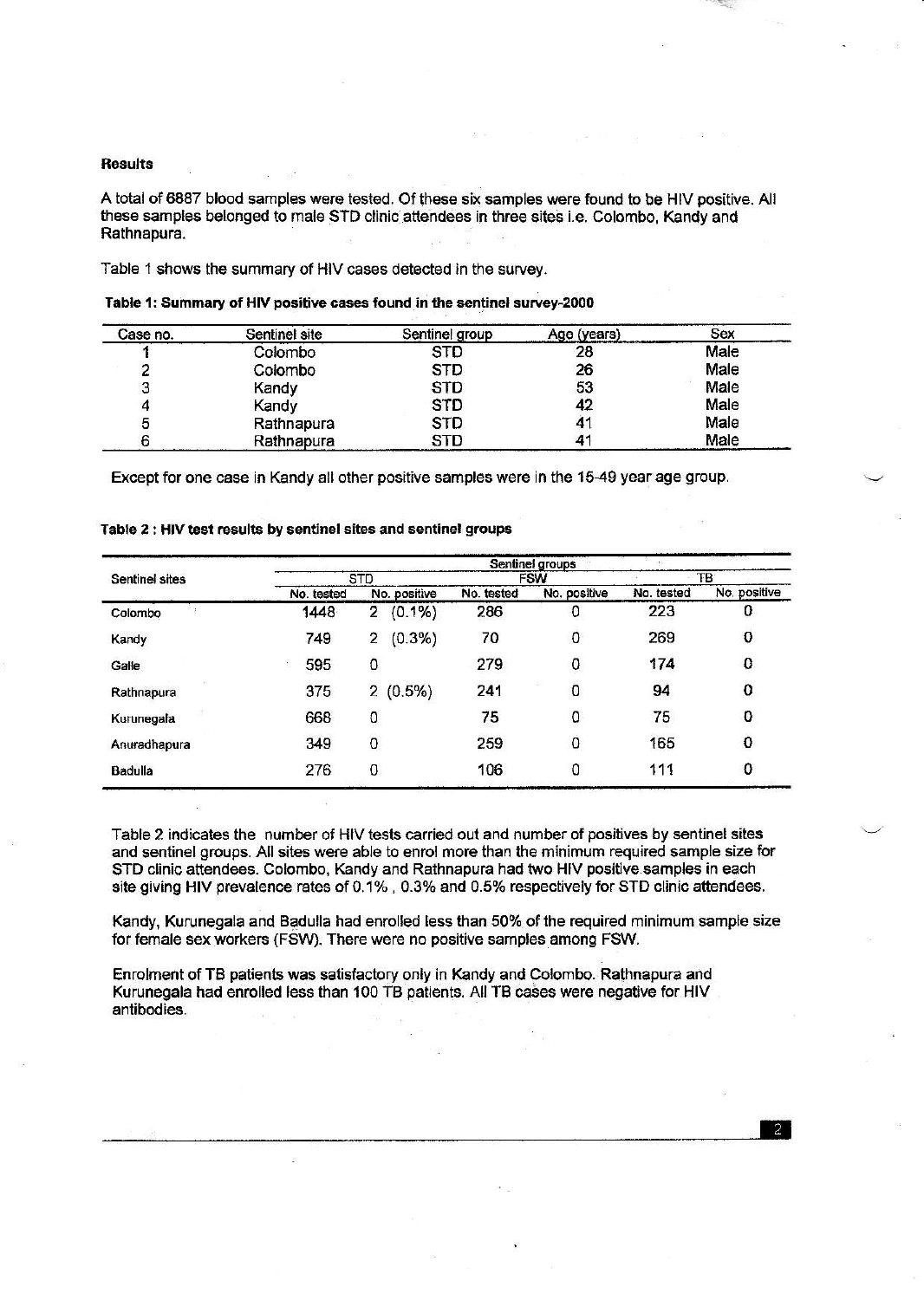|                                                          |          |     | Total |      |       |     |      |       |
|----------------------------------------------------------|----------|-----|-------|------|-------|-----|------|-------|
|                                                          | $0 - 14$ |     | 15-49 |      | $50+$ |     |      |       |
| Sentinel site<br>Colombo<br>Kandy<br>Galle<br>Rathnapura | No.      | %   | No.   | %    | No.   | %   | No.  | %     |
|                                                          | 15       | 1.0 | 1338  | 92.4 | 95    | 6.6 | 1448 | 100.0 |
|                                                          | 8        | 1.1 | 697   | 93.1 | 44    | 5.9 | 749  | 100.0 |
|                                                          | 21       | 3.5 | 550   | 92.4 | 24    | 4.0 | 595  | 100.0 |
|                                                          | 6        | 1.6 | 341   | 90.9 | 28    | 7.5 | 375  | 100.0 |
| Kurunegala                                               | 16       | 2.4 | 593   | 88.8 | 59    | 8.8 | 668  | 100.0 |
| Anuradhapura                                             | 3        | .9  | 342   | 98.0 | 4     | 1.1 | 349  | 100.0 |
| Badulla                                                  | 9        | 3.3 | 251   | 90.9 | 16    | 5.8 | 276  | 100.0 |

Table 3: STD clinic attendees by age groups and sentinel sites

Table 3 indicates STD clinic attendees by age and sentinel site. Over 90% of STD patients were between 15-49 year age group except those in Kurunegala. In Kurunegala 9% of the sample was over 50 years of age.

# Table 4: STD clinic attendees by age groups and sex

|        |          |      |            | Total     |     |       |           |       |  |
|--------|----------|------|------------|-----------|-----|-------|-----------|-------|--|
| Sex    | $0 - 14$ |      |            | $15 - 49$ |     | $50+$ |           |       |  |
|        | No.      | %    | No.        | %         | No. | %     | No.       | %     |  |
| Male   | 32       |      | 41.0 2601  | 63.3      | 183 |       | 67.8 2816 | 63.1  |  |
| Female | 46       | 59.0 | 1511       | 36.7      | 87  |       | 32.2 1644 | 36.9  |  |
| Total  | 78       |      | 100.0 4112 | 100.0     | 270 | 100.0 | 4460      | 100.0 |  |

 $\overline{2}$ 

Table 4 shows STD clinic attendees by age and sex. Majority (63%) of STD clinic attendees was males. Proportion of males were more in 15-49 and over 50 year age groups whereas the proportion of females in 0-14 year age group was more than males.

 $3<sup>1</sup>$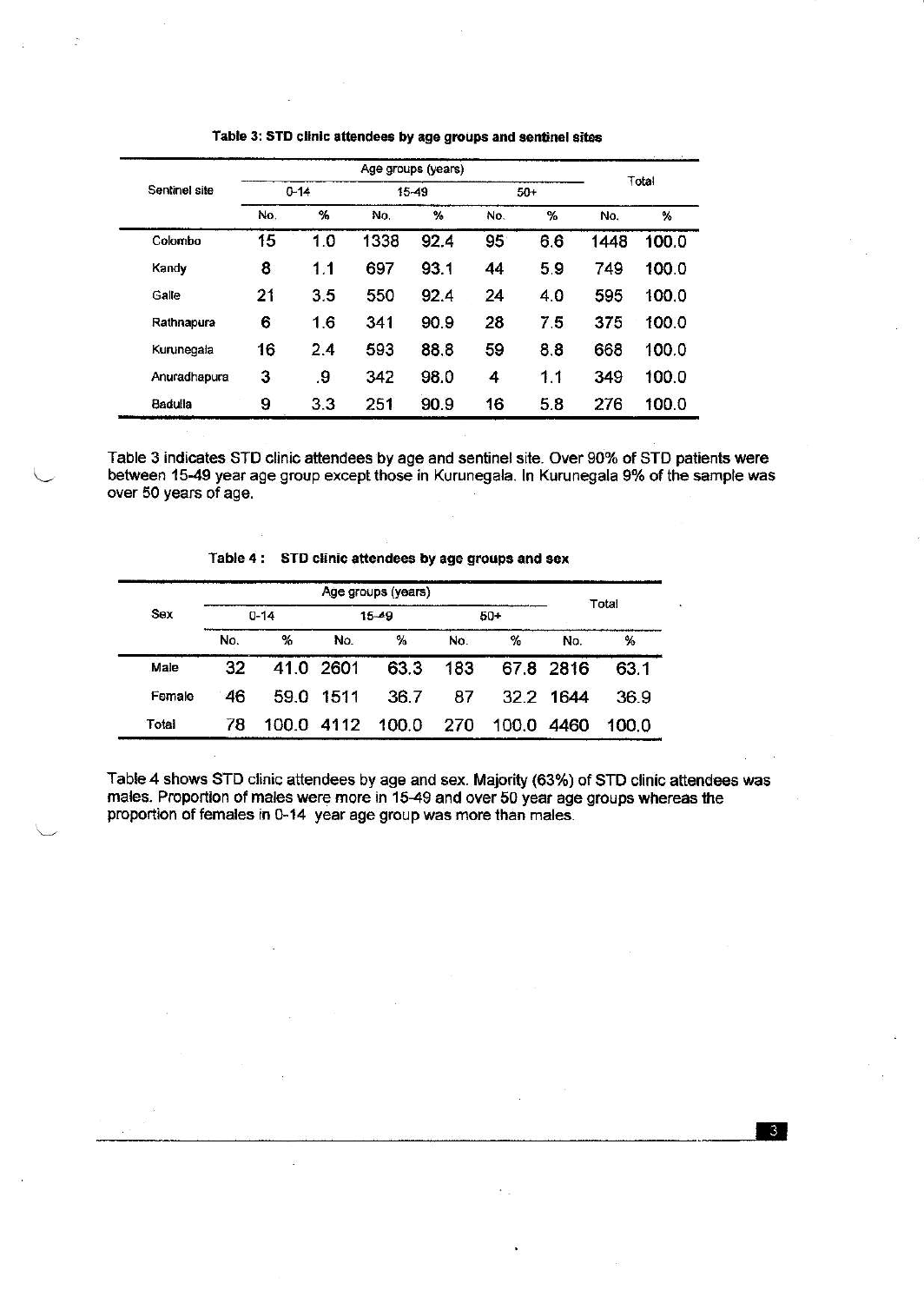|               |                |    |     | Age groups (years) |                |               |       |       |
|---------------|----------------|----|-----|--------------------|----------------|---------------|-------|-------|
| Sentinel site | $0 - 14$       |    |     | $15 - 49$          | $50+$          |               | Total |       |
|               | No.            | %  | No. | %                  | No.            | %             | No.   | %     |
| Colombo       |                |    | 284 | 99.3               | $\overline{2}$ | .7            | 286   | 100.0 |
| Kandy         |                |    | 68  | 97.1               | $\overline{c}$ | 2.9           | 70    | 100.0 |
| Galle         | 2              | .7 | 276 | 98.9               | 1              | $\cdot$       | 279   | 100.0 |
| Rathnapura    | $\overline{2}$ | .8 | 234 | 97.1               | 5              | 2.1           | 241   | 100.0 |
| Kurunegala    |                |    | 74  | 98.7               | 1              | 1.3           | 75    | 100.0 |
| Anuradhapura  |                |    | 258 | 99.6               | 1              | $\mathcal{A}$ | 259   | 100.0 |
| Badulla<br>33 |                |    | 102 | 96.2               | 4              | 3.8           | 106   | 100.0 |

#### Table 5: Female sex workers by age groups and sentinel sites

Table 5 presents female sex workers (FSW) enrolled in the survey by age group and sentinel sites. Over 96% of FSW in all sentinel sites were in 15-49 year age group.

# Table 6: TB patients by age groups and sentinel sites

|               |                |     |       | Age groups (years) |       |      |       |       |  |
|---------------|----------------|-----|-------|--------------------|-------|------|-------|-------|--|
| Sentinel site | $0 - 14$       |     | 15-49 |                    | $50+$ |      | Total |       |  |
|               | No.            | %   | No.   | %                  | No.   | %    | No.   | $\%$  |  |
| Colombo       |                |     | 143   | 64.1               | 80    | 35.9 | 223   | 100.0 |  |
| Kandy         | 3              | 1.1 | 169   | 62.8               | 97    | 36.1 | 269   | 100.0 |  |
| Galle         | 1              | 6.  | 101   | 58.0               | 72    | 41.4 | 174   | 100.0 |  |
| Rathnapura    | 1              | 1.1 | 63    | 67.0               | 30    | 31.9 | 94    | 100.0 |  |
| Kurunegala    |                |     | 52    | 69.3               | 23    | 30.7 | 75    | 100.0 |  |
| Anuradhapura  | $\overline{2}$ | 1.2 | 102   | 61.8               | 61    | 37.0 | 165   | 100.0 |  |
| Badulla       | 7              | 6.3 | 76    | 68.5               | 28    | 25.2 | 111   | 100.0 |  |

Table 6 shows TB patients included in the survey by age groups and sentinel sites. Compared to STD and FSW categories, a higher proportion of TB patients were found in over 50 year age group (25%-41%).

| Table 7 : TB patients by age groups and sex |  |  |
|---------------------------------------------|--|--|
|---------------------------------------------|--|--|

|        |     |          |     | Age groups (years) |     |       | Total |               |
|--------|-----|----------|-----|--------------------|-----|-------|-------|---------------|
| Sex    |     | $0 - 14$ |     | $15 - 49$          |     | $50+$ |       |               |
|        | No. | %        | No. | %                  | No. | %     | No.   | $\frac{9}{6}$ |
| Male   | 8   | 57.1     | 454 | 64.3               | 305 | 78.0  | 767   | 69.0          |
| Female | 6   | 42.9     | 252 | 35.7               | 86  | 22.0  | 344   | 31.0          |
| Total  | 14  | 100.0    | 706 | 100.0              | 391 | 100.0 | 1111  | 100.0         |

 $\frac{1}{2}$ 

 $\mathbb{Q} \mathfrak{g}$  .

Table 7 indicates TB patients by age groups and sex. The proportions of male patients were higher than that of females in all three age groups. Male to female ratio of the overall sample was 2.2:1.

 $\overline{4}$